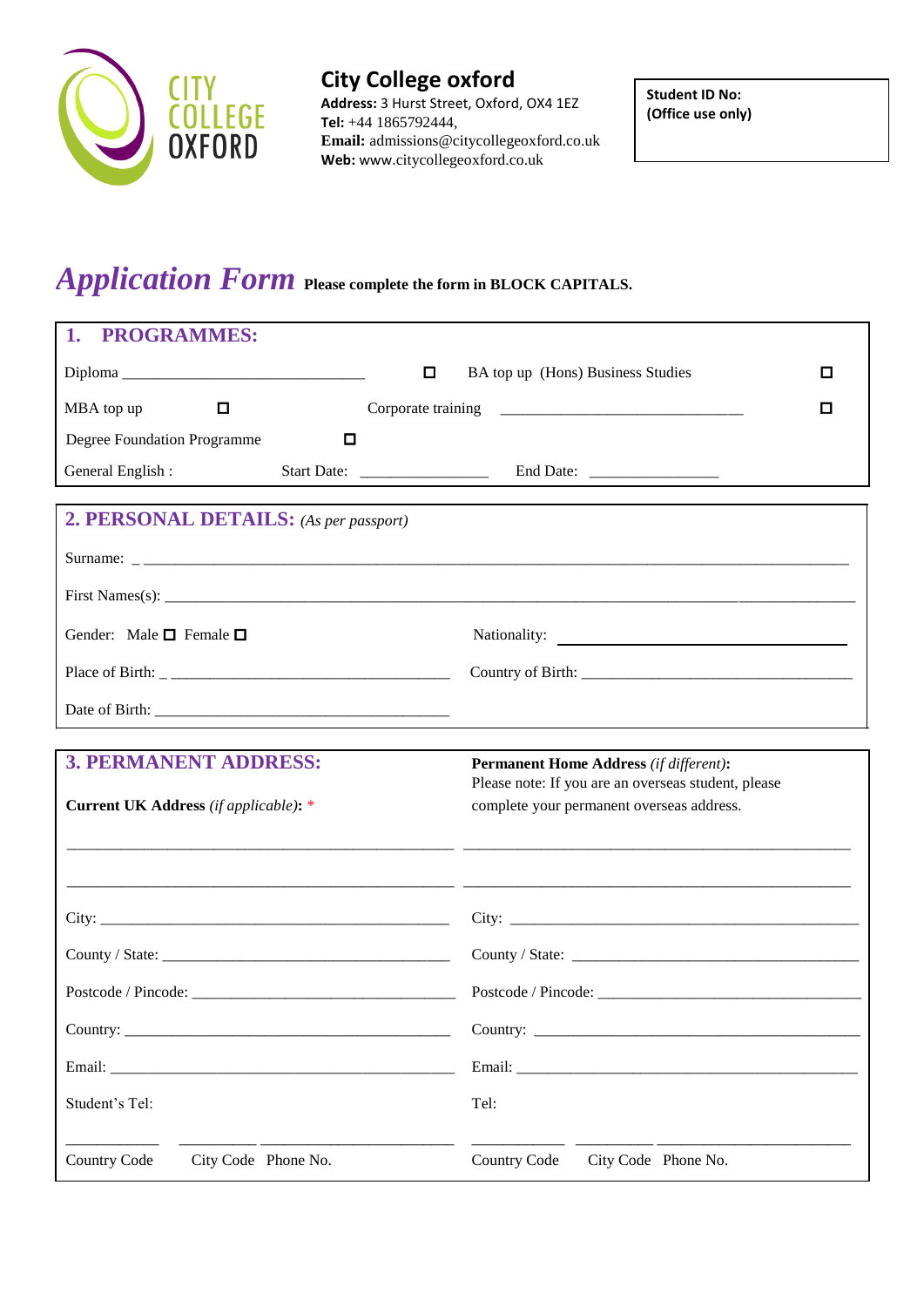# **4. DASSPORT DETAILS:**

| 4. FANNFUNT DE FAILN.                                                                                                                                                                                                                    |
|------------------------------------------------------------------------------------------------------------------------------------------------------------------------------------------------------------------------------------------|
|                                                                                                                                                                                                                                          |
|                                                                                                                                                                                                                                          |
|                                                                                                                                                                                                                                          |
|                                                                                                                                                                                                                                          |
|                                                                                                                                                                                                                                          |
| 5. VISA DETAILS (Only to be completed by all Non EU Nationals & students who have studied previously in UK):                                                                                                                             |
| Have you ever studied in the UK before? (If yes, Please provide the details in section 9) Yes $\square$ No $\square$                                                                                                                     |
|                                                                                                                                                                                                                                          |
|                                                                                                                                                                                                                                          |
|                                                                                                                                                                                                                                          |
|                                                                                                                                                                                                                                          |
| 6. Have you previously applied to CCO or any of its affiliated colleges? Yes $\square$ No $\square$                                                                                                                                      |
|                                                                                                                                                                                                                                          |
| 7. Do you have any friends or relatives currently studying at CCO or any of its affiliated colleges? Yes $\Box$ No $\Box$                                                                                                                |
|                                                                                                                                                                                                                                          |
| 8. How did you hear about the college? Friend $\Box$ Media (adverts, exhibitions etc.) $\Box$ Website $\Box$ Representative $\Box$<br>Please give brief details (e.g. name of friend, representative, website etc.) of the above source: |

J

## **9. DETAILS OF PREVIOUS STUDIES IN THE UK:**

**(Please note: List qualifications obtained in the UK under this section. For qualifications obtained outside the UK please complete section 10).**

Please list all the relevant qualifications you have obtained in UK. Please attach the relevant attested photocopies of your

\_\_\_\_\_\_\_\_\_\_\_\_\_\_\_\_\_\_\_\_\_\_\_\_\_\_\_\_\_\_\_\_\_\_\_\_\_\_\_\_\_\_\_\_\_\_\_\_\_\_\_\_\_\_\_\_\_\_\_\_\_\_\_\_\_\_\_\_\_\_\_\_\_\_\_\_\_\_\_\_\_\_\_\_\_\_\_\_\_\_\_\_\_\_\_\_\_\_\_\_\_

| Name of School / College /                   | Grades /               |                       | <b>Dates of Study</b> |           |
|----------------------------------------------|------------------------|-----------------------|-----------------------|-----------|
| <b>University Awarding Body /</b><br>Country | <b>Title of Course</b> | Overall<br>Percentage | From                  | To        |
|                                              |                        |                       | (mm/yyyy)             | (mm/yyyy) |
|                                              |                        |                       |                       |           |
|                                              |                        |                       |                       |           |
|                                              |                        |                       |                       |           |
|                                              |                        |                       |                       |           |
|                                              |                        |                       |                       |           |
|                                              |                        |                       |                       |           |
|                                              |                        |                       |                       |           |
|                                              |                        |                       |                       |           |
|                                              |                        |                       |                       |           |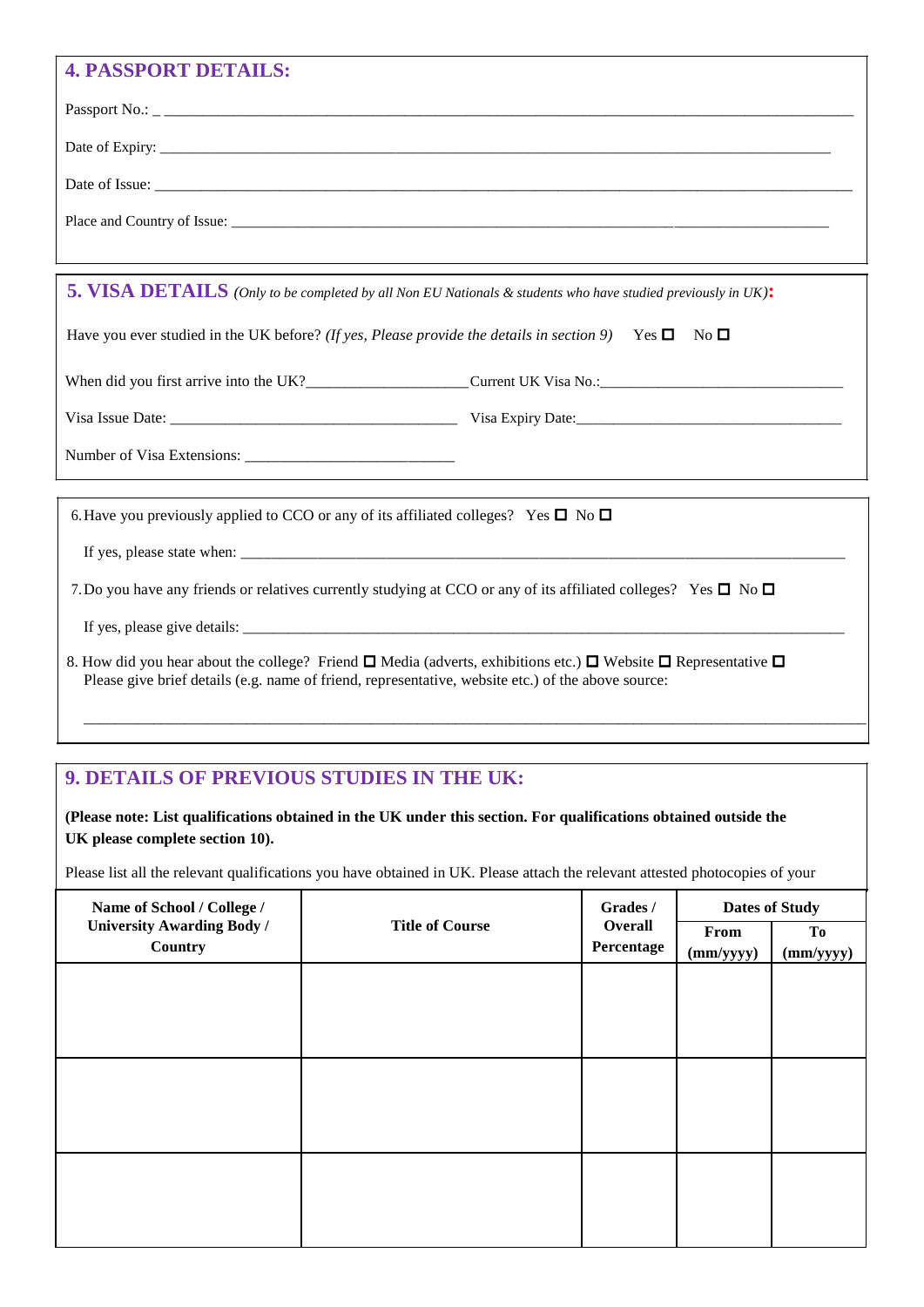### **10. DETAILS OF QUALIFICATIONS OBTAINED OUTSIDE THE UK:**

Please list all the relevant qualifications you have obtained since the age of 16 for which the results are known. Please attach the relevant attested photocopies of your educational qualifications. Please provide official English language translations of these documents where appropriate.

| Name of School / College /        | Grades /               |            | <b>Dates of Study</b> |                |
|-----------------------------------|------------------------|------------|-----------------------|----------------|
| <b>University Awarding Body /</b> | <b>Title of Course</b> | Overall    | From                  | T <sub>0</sub> |
| Country                           |                        | Percentage | (mm/yyyy)             | (mm/yyyy)      |
|                                   |                        |            |                       |                |
|                                   |                        |            |                       |                |
|                                   |                        |            |                       |                |
|                                   |                        |            |                       |                |
|                                   |                        |            |                       |                |
|                                   |                        |            |                       |                |
|                                   |                        |            |                       |                |
|                                   |                        |            |                       |                |
|                                   |                        |            |                       |                |
|                                   |                        |            |                       |                |
|                                   |                        |            |                       |                |
|                                   |                        |            |                       |                |
|                                   |                        |            |                       |                |
|                                   |                        |            |                       |                |
|                                   |                        |            |                       |                |
|                                   |                        |            |                       |                |
|                                   |                        |            |                       |                |

### **11. LANGUAGE QUALIFICATIONS:**

IELTS: \_\_\_\_\_\_\_\_\_\_\_\_\_\_\_\_\_\_\_\_ PTE: \_\_\_\_\_\_\_\_\_\_\_\_\_\_\_\_\_\_\_\_ TOEFL: \_\_\_\_\_\_\_\_\_\_\_\_\_\_\_\_\_\_\_\_

GCSE English Grade: \_\_\_\_\_\_\_\_\_\_\_\_\_\_\_\_\_\_\_\_ Other: \_\_\_\_\_\_\_\_\_\_\_\_\_\_\_\_\_\_\_\_

### **12. PENDING RESULTS:**

Please list any examinations you have taken for which the results are still pending. Please also list any examinations you will be taking in the near future.

| Name of School / College / University<br><b>Course / Title of Exam</b><br><b>Awarding Body</b> | <b>Dates of Study</b>        |                                                     |
|------------------------------------------------------------------------------------------------|------------------------------|-----------------------------------------------------|
|                                                                                                | Date of<br>Exam<br>(mm/yyyy) | <b>Expected</b><br><b>Results Date</b><br>(mm/yyyy) |
|                                                                                                |                              |                                                     |
|                                                                                                |                              |                                                     |
|                                                                                                |                              |                                                     |
|                                                                                                |                              |                                                     |
|                                                                                                |                              |                                                     |
|                                                                                                |                              |                                                     |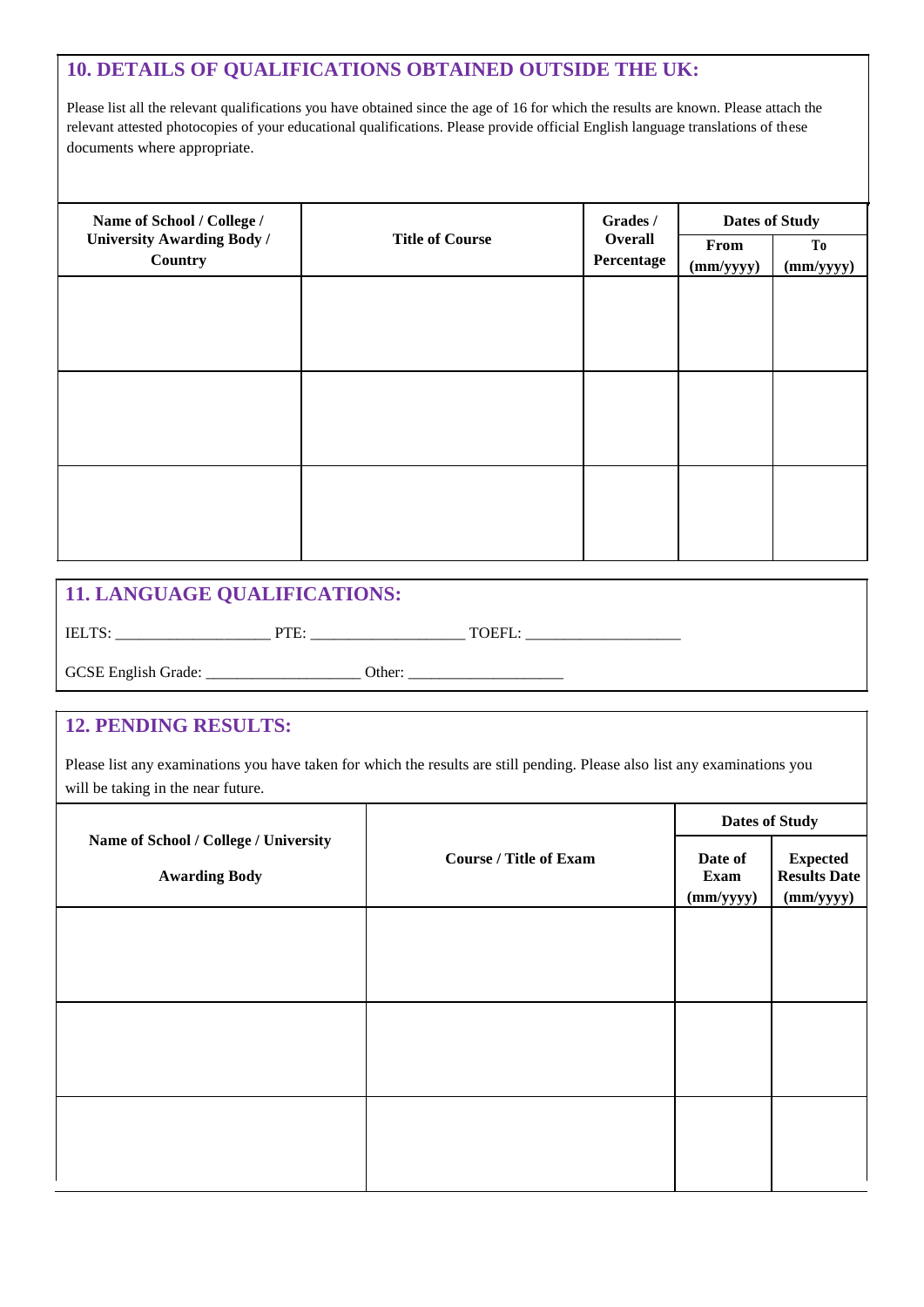| 13. EMPLOYMENT AND / OR TRAINING DETAILS: |                         |                                                |           |              |
|-------------------------------------------|-------------------------|------------------------------------------------|-----------|--------------|
|                                           | <b>Name and Address</b> |                                                |           | <b>Dates</b> |
| Sr. No.                                   | of the Employer         | <b>Your Position and Brief Job Description</b> | From      | To           |
|                                           |                         |                                                | (mm/yyyy) | (mm/yyyy)    |
|                                           |                         |                                                |           |              |
|                                           |                         |                                                |           |              |
|                                           |                         |                                                |           |              |
|                                           |                         |                                                |           |              |
|                                           |                         |                                                |           |              |
|                                           |                         |                                                |           |              |
|                                           |                         |                                                |           |              |
|                                           |                         |                                                |           |              |
|                                           |                         |                                                |           |              |
|                                           |                         |                                                |           |              |
|                                           |                         |                                                |           |              |
|                                           |                         |                                                |           |              |
|                                           |                         |                                                |           |              |
|                                           |                         |                                                |           |              |

### **14. REFERENCES:**

All applicants must provide at least one academic referee. The referee should not be a friend or family member.

| Referee 1 (Academic Referee):                                                                 | <b>Referee 2 (Other Referee):</b>                                                |  |
|-----------------------------------------------------------------------------------------------|----------------------------------------------------------------------------------|--|
| Name:                                                                                         | Name:                                                                            |  |
| Position / Designation:                                                                       | Position / Designation:                                                          |  |
| Address:                                                                                      | Address:                                                                         |  |
|                                                                                               |                                                                                  |  |
| Tel (including Country and Area Code if overseas):                                            | Tel (including Country and Area Code if overseas):                               |  |
| Country Code Area Code Phone No.                                                              | Country Code Area Code Phone No.                                                 |  |
|                                                                                               |                                                                                  |  |
|                                                                                               | ,我们也不会有什么?""我们的人,我们也不会有什么?""我们的人,我们也不会有什么?""我们的人,我们也不会有什么?""我们的人,我们也不会有什么?""我们的人 |  |
| <b>15. TUITION FEES:</b>                                                                      |                                                                                  |  |
| Please give details of how your tuition fees will be paid. Please select the appropriate box: |                                                                                  |  |
| Yourself $\Box$<br>Family Member / Parents $\Box$                                             | Sponsor / Employer $\Box$<br>Bank Loan $\Box$<br>Scholarship $\square$           |  |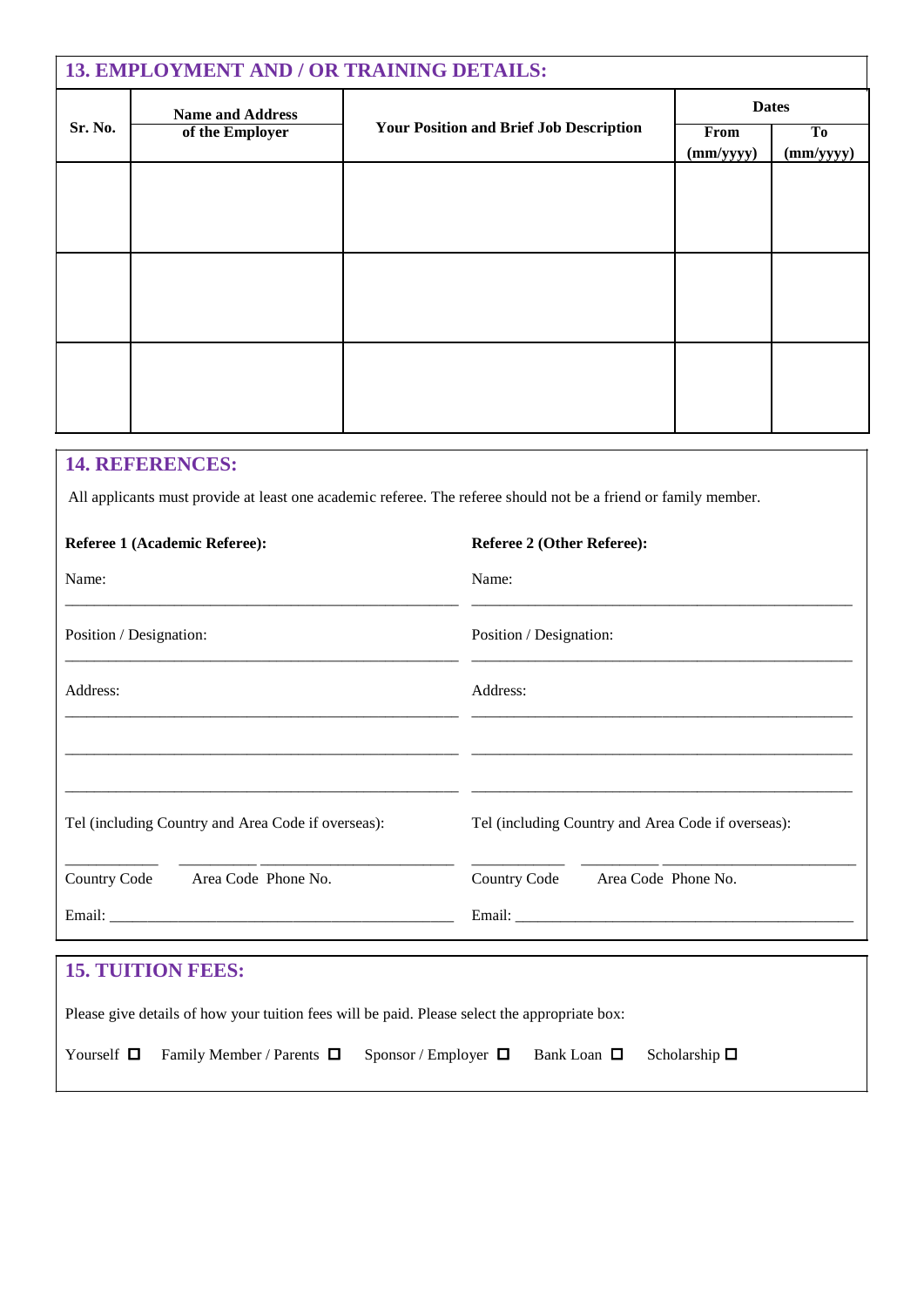### **16. PERSONAL STATEMENT:**

**Please indicate the reasons as to why you have chosen to study this programme at City College Oxford. You should also indicate as to how you would benefit from this programme.**

*(Please complete this section in not less than 200 words)*

### **17. PERSONAL DATA AND INFORMATION SHARING**

I give consent for City College Oxford to store my personal information and share it with others on a need to know basis. I understand that I can withdraw consent.

**Signature:\_\_\_\_\_\_\_\_\_\_\_\_\_\_\_\_\_\_\_\_\_\_\_\_\_\_\_\_\_\_\_\_\_\_\_\_\_\_\_\_ Date :\_\_\_\_\_\_\_\_\_\_\_\_\_\_\_\_\_\_\_\_\_\_\_\_\_\_\_\_\_\_\_\_\_\_\_\_\_\_\_\_\_\_\_\_**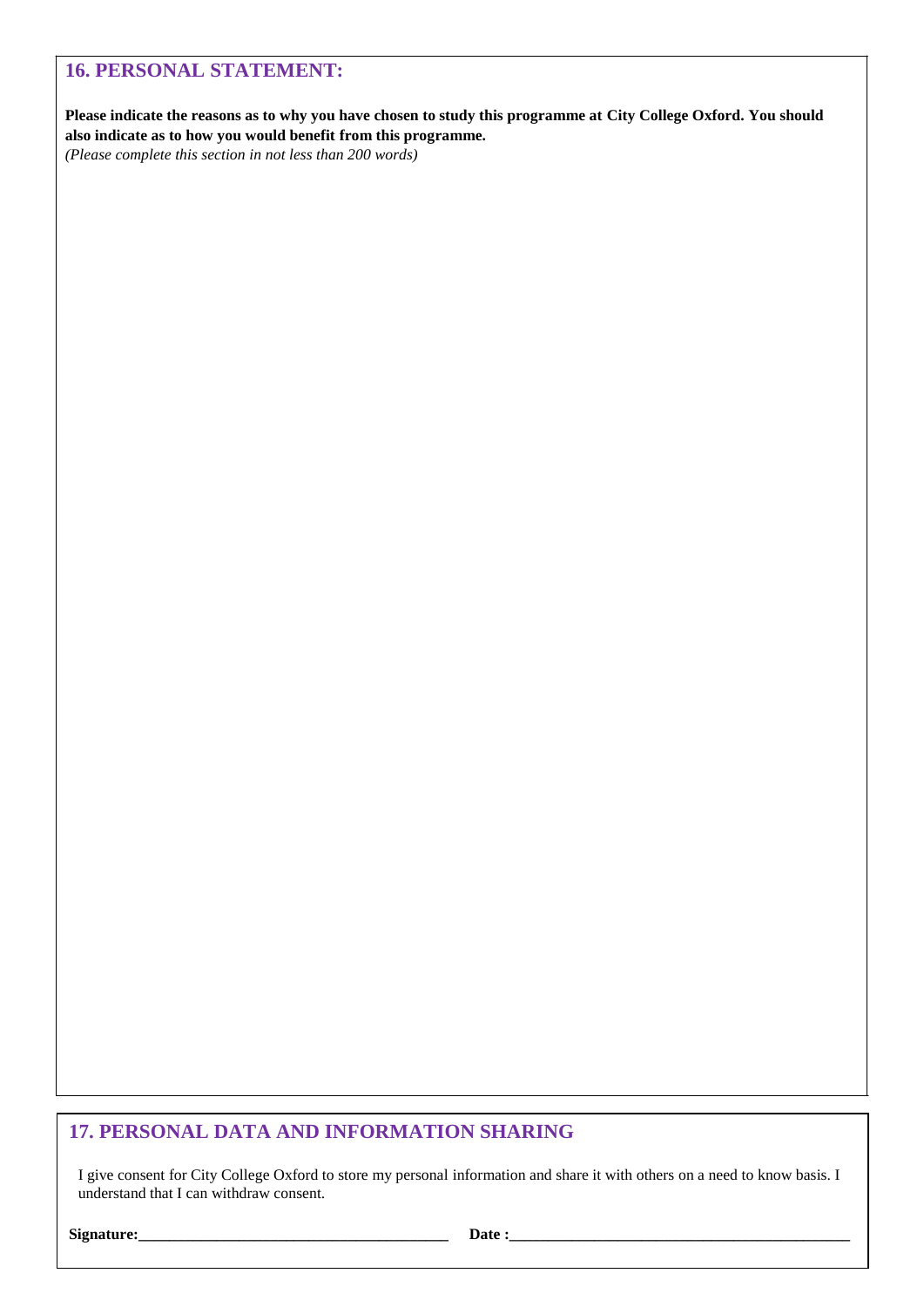| <b>18. STUDENT QUESTIONNAIRE:</b>                                                                                                                                                                                                               |
|-------------------------------------------------------------------------------------------------------------------------------------------------------------------------------------------------------------------------------------------------|
| To be completed by the student.                                                                                                                                                                                                                 |
| Full Name:                                                                                                                                                                                                                                      |
| Course Applied For:                                                                                                                                                                                                                             |
| 1. What made you choose City College Oxford as your institution?                                                                                                                                                                                |
|                                                                                                                                                                                                                                                 |
| 2. What is your career objective on completion of the course?                                                                                                                                                                                   |
|                                                                                                                                                                                                                                                 |
| 3. Were you fully informed by your counsellor / representative about CCO and the programmes offered? Yes $\Box$ No $\Box$                                                                                                                       |
| 4. Are you aware of your fee structure and instalment plan? Yes $\square$ No $\square$                                                                                                                                                          |
| 5. Are you aware of the Tier 4 student visa guidelines in relation to living expenses and other visa requirements?<br>Yes $\Box$ No $\Box$                                                                                                      |
| 6. Are you aware that the fee paid will only be refunded in the case of your visa being refused? Yes $\Box$ No $\Box$                                                                                                                           |
| 7. Are you aware that attendance is compulsory and you should maintain a minimum of 90% attendance throughout your study<br>at CCO (failure to achieve this can lead to your registration on the course being terminated). Yes $\Box$ No $\Box$ |
| 8. Are you aware that you cannot change or defer the course without prior written permission from the school? Yes $\Box$ No $\Box$                                                                                                              |
| 9. Are you aware that the tuition fee mentioned refers only to the academic fee and that it does not cover any living expenses<br>incurred as a student? Yes $\square$ No $\square$                                                             |
| 10. Are you also aware that you should have sufficient funds available to cover your living expenses for the entire duration<br>of your study period? Yes $\square$ No $\square$                                                                |
| 11. Are you aware that there is a reset fee for students who are not successful in examinations at the first attempt?<br>Yes $\Box$ No $\Box$                                                                                                   |
| 12. Are you aware that you are required to purchase necessary core textbooks and a laptop / personal computer<br>for study purposes? Yes $\square$ No $\square$                                                                                 |
| 13. Were you a previous student at CCO or any of its affiliated colleges? Yes $\Box$ No $\Box$ If yes, please give details:                                                                                                                     |
| 14. Have you ever been refused a visa to any country (including the UK)? Yes $\square$ No $\square$<br>If yes, please briefly indicate the reasons for the refusal:                                                                             |
| 15. Are you aware that CCO will inform the relevant Immigration and other relevant authorities of your registration,                                                                                                                            |

attendance and progression details ? Yes  $\square$  No  $\square$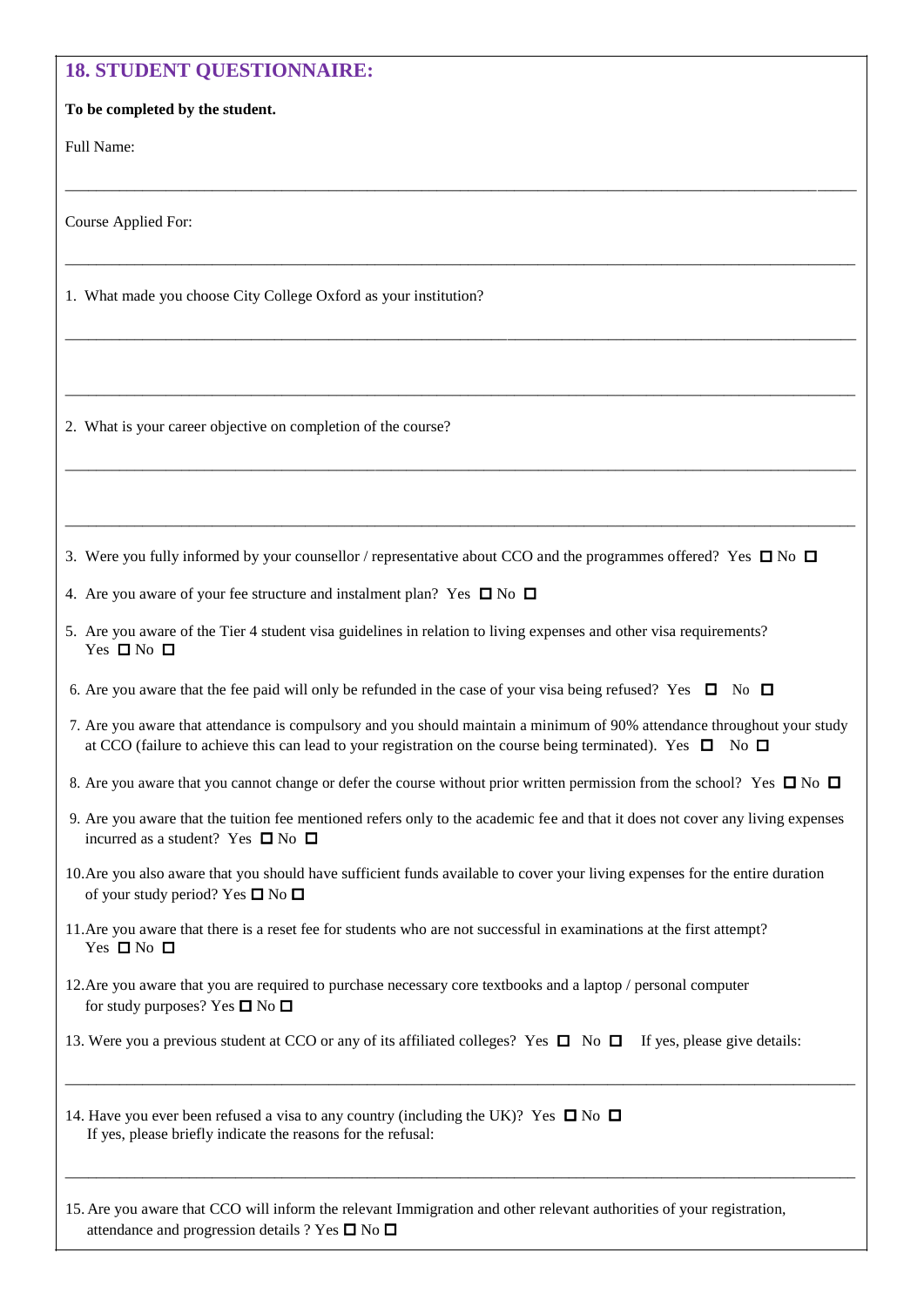### **19. MARKETEER'S / STUDENT COUNSELLOR'S REPORT: For Official Use Only.**

The below report should only be completed by Marketing Officers directly related to the school and not by any sub-agents or representatives.

\_\_\_\_\_\_\_\_\_\_\_\_\_\_\_\_\_\_\_\_\_\_\_\_\_\_\_\_\_\_\_\_\_\_\_\_\_\_\_\_\_\_\_\_\_\_\_\_\_\_\_\_\_\_\_\_\_\_\_\_\_\_\_\_\_\_\_\_\_\_\_\_\_\_\_\_\_\_\_\_\_\_\_\_\_\_\_\_\_\_\_\_\_\_\_\_\_\_\_

\_\_\_\_\_\_\_\_\_\_\_\_\_\_\_\_\_\_\_\_\_\_\_\_\_\_\_\_\_\_\_\_\_\_\_\_\_\_\_\_\_\_\_\_\_\_\_\_\_\_\_\_\_\_\_\_\_\_\_\_\_\_\_\_\_\_\_\_\_\_\_\_\_\_\_\_\_\_\_\_\_\_\_\_\_\_\_\_\_\_\_\_\_\_\_\_\_\_\_

\_\_\_\_\_\_\_\_\_\_\_\_\_\_\_\_\_\_\_\_\_\_\_\_\_\_\_\_\_\_\_\_\_\_\_\_\_\_\_\_\_\_\_\_\_\_\_\_\_\_\_\_\_\_\_\_\_\_\_\_\_\_\_\_\_\_\_\_\_\_\_\_\_\_\_\_\_\_\_\_\_\_\_\_\_\_\_\_\_\_\_\_\_\_\_\_\_\_\_

\_\_\_\_\_\_\_\_\_\_\_\_\_\_\_\_\_\_\_\_\_\_\_\_\_\_\_\_\_\_\_\_\_\_\_\_\_\_\_\_\_\_\_\_\_\_\_\_\_\_\_\_\_\_\_\_\_\_\_\_\_\_\_\_\_\_\_\_\_\_\_\_\_\_\_\_\_\_\_\_\_\_\_\_\_\_\_\_\_\_\_\_\_\_\_\_\_\_\_

\_\_\_\_\_\_\_\_\_\_\_\_\_\_\_\_\_\_\_\_\_\_\_\_\_\_\_\_\_\_\_\_\_\_\_\_\_\_\_\_\_\_\_\_\_\_\_\_\_\_\_\_\_\_\_\_\_\_\_\_\_\_\_\_\_\_\_\_\_\_\_\_\_\_\_\_\_\_\_\_\_\_\_\_\_\_\_\_\_\_\_\_\_\_\_\_\_\_\_

\_\_\_\_\_\_\_\_\_\_\_\_\_\_\_\_\_\_\_\_\_\_\_\_\_\_\_\_\_\_\_\_\_\_\_\_\_\_\_\_\_\_\_\_\_\_\_\_\_\_\_\_\_\_\_\_\_\_\_\_\_\_\_\_\_\_\_\_\_\_\_\_\_\_\_\_\_\_\_\_\_\_\_\_\_\_\_\_\_\_\_\_\_\_\_\_\_\_\_

Marketeer's / Student Counsellor's name:

1. Please give details of why you think the student is suitable for the course they have applied for:

2. Comment on the relevance/appropriateness of the student's qualifications for the course and their financial capability to pursue the course without undertaking any part-time work.

3. Please confirm that you have checked the student's original certificates are attested (signed and dated) and verified? Yes  $\Box$  No  $\Box$ 

4. Is the student seriously committed to complying with the School's regulations and completing the programme of study by the expected date? Please comment:

5. Has the student been informed of the fee structure and instalment pattern (specified dates)? Yes  $\Box$  No  $\Box$ 

6. Has the student been informed that the fee paid will only be refunded in the case of a visa refusal and not for any other reason? Yes  $\Box$  No  $\Box$ 

7. Has the student been informed that attendance is compulsory and that failure to meet schools requirements can lead to \_\_\_\_ termination from the course? Yes  $\Box$  No  $\Box$ Please comment on the reaction of the student:

8. Has the student been informed that they cannot change or defer the course without prior written permission from the school and that the course offered in the offer letter is final? Yes  $\square$  No  $\square$ 

\_\_\_\_\_\_\_\_\_\_\_\_\_\_\_\_\_\_\_\_\_\_\_\_\_\_\_\_\_\_\_\_\_\_\_\_\_\_\_\_\_\_\_\_\_\_\_\_\_\_\_\_\_\_\_\_\_\_\_\_\_\_\_\_\_\_\_\_\_\_\_\_\_\_\_\_\_\_\_\_\_\_\_\_\_\_\_\_\_\_\_\_\_\_\_\_\_\_\_

\_\_\_\_\_\_\_\_\_\_\_\_\_\_\_\_\_\_\_\_\_\_\_\_\_\_\_\_\_\_\_\_\_\_\_\_\_\_\_\_\_\_\_\_\_\_\_\_\_\_\_\_\_\_\_\_\_\_\_\_\_\_\_\_\_\_\_\_\_\_\_\_\_\_\_\_\_\_\_\_\_\_\_\_\_\_\_\_\_\_\_\_\_\_\_\_\_\_\_

9. Has the student been informed that they should have sufficient funds to cover their living expenses and that they should not rely on any part-time jobs during the course of study? Yes  $\Box$  No  $\Box$  Please comment:

\_\_\_\_\_\_\_\_\_\_\_\_\_\_\_\_\_\_\_\_\_\_\_\_\_\_\_\_\_\_\_\_\_\_\_\_\_\_\_\_\_\_\_\_\_\_\_\_\_\_\_\_\_\_\_\_\_\_\_\_\_\_\_\_\_\_\_\_\_\_\_\_\_\_\_\_\_\_\_\_\_\_\_\_\_\_\_\_\_\_\_\_\_\_\_\_\_\_\_

\_\_\_\_\_\_\_\_\_\_\_\_\_\_\_\_\_\_\_\_\_\_\_\_\_\_\_\_\_\_\_\_\_\_\_\_\_\_\_\_\_\_\_\_\_\_\_\_\_\_\_\_\_\_\_\_\_\_\_\_\_\_\_\_\_\_\_\_\_\_\_\_\_\_\_\_\_\_\_\_\_\_\_\_\_\_\_\_\_\_\_\_\_\_\_\_\_\_\_

\_\_\_\_\_\_\_\_\_\_\_\_\_\_\_\_\_\_\_\_\_\_\_\_\_\_\_\_\_\_\_\_\_\_\_\_\_\_\_\_\_\_\_\_\_\_\_\_\_\_\_\_\_\_\_\_\_\_\_\_\_\_\_\_\_\_\_\_\_\_\_\_\_\_\_\_\_\_\_\_\_\_\_\_\_\_\_\_\_\_\_\_\_\_\_\_\_\_

10. Has the student been informed that they are required to buy their necessary core text books and a laptop or personal computer? Yes  $\Box$  No  $\Box$  Please comment on the reaction of the student:

11. Please confirm that the student's English language ability is suitable for the course? Yes  $\Box$  No  $\Box$ 

12. Has the student submitted a suitable statement of purpose (not less than 200 words) and has also submitted academic references? Yes  $\square$  No  $\square$ 

**Signature:\_\_\_\_\_\_\_\_\_\_\_\_\_\_\_\_\_\_\_\_\_\_\_\_\_\_\_\_\_\_\_\_\_\_\_\_\_\_\_\_ Date :\_\_\_\_\_\_\_\_\_\_\_\_\_\_\_\_\_\_\_\_\_\_\_\_\_\_\_\_\_\_\_\_\_\_\_\_\_\_\_\_\_\_\_\_**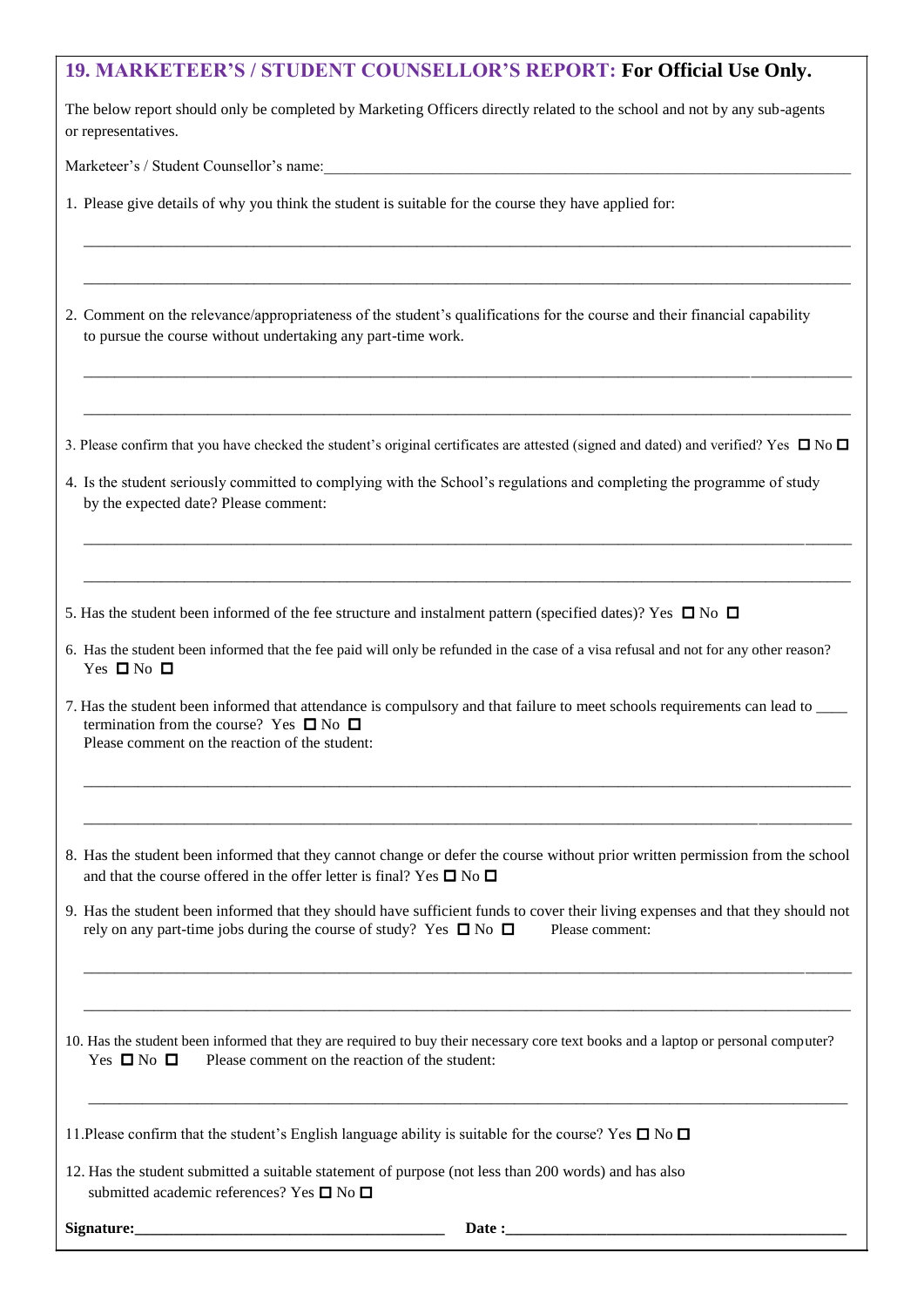## **Terms and Conditions [1 of 2]**

#### **THESE TERMS AND CONDITIONS ARE A PART OF THE SCHOOL REGISTRATION REQUIREMENTS AND ARE TO BE AGREED TO BY ALL STUDENTS WHO ARE REGISTERED ON ANY ACADEMIC PROGRAMME AT THE SCHOOL**

The following terms and conditions are the explicit responsibilities of each student while he/she is registered at the School and are not the responsibility of a third party. Please ensure you have read all pages of the agreement in full before signing this document:-

#### **1. Personal details requirements:**

- (a). I agree to inform the School immediately and without ANY delay, of changes to my personal details while I am a student of the School (All students are required to note that this includes: ANY changes to your contact and personal details including your residential address, your telephone number, your mobile number, your next of kin, your personal status, any other change, etc.)
- (b). I agree to provide the School with any changes to my Passport details.
- (c). I agree to inform the School of any significant changes in my personal circumstances (including financial circumstances)
- (d). I agree to immediately inform the School if I am found in breach or violation of any governmental laws (including: Civil, Criminal, Immigration, or other government laws or regulations).

#### **2. Visas and Immigration requirements (for International students):**

- (a). I understand and agree that I am required to read and comply with the immigration and student visa rules, regulations and guidelines.
- (b). I understand and agree that if I submit, or have submitted, any false or forged documents, or certificates, or bank statements to the School or commit any similar act the School may report this to the relevant authorities and any fees paid to, or financial commitment made by me to the School can be forfeited to the School.
- (c). I understand and agree that the School can disclose my personal academic attendance record and academic progression details to the relevant authorities and also to parents and sponsors.
- (d). I understand and agree that travel involving a return to my home country or any other country during scheduled term time is NOT permitted except in the event of exceptional mitigating circumstances. In this event, I understand and agree that I must inform the School prior to leaving the country. I understand and agree that if I travel overseas at any period without a letter of authorization from the School for the immigration authorities, I may be detained at passport control.
- (e). I confirm that I give my express consent and permission for the School, its officers or representatives to contact immigration authorities and to receive information in relation to my immigration status and history in the country and request that you clarify any queries they may have about my visa status in the country.

#### **3. Misrepresentation and providing false or misleading information:**

- (a). I understand that if I have deliberately provided misleading information, or misrepresented or falsified in any way the information which I have used to support my entry to the programme of study for which I am registered, or to which I am applying, or if I have provided any such information in support of my application to study at the School, or to the Immigration Authorities, or in any way in support of my Visa application, then the School reserves the absolute right to terminate my studies forthwith and require me to leave the School premises immediately.
- (b). I understand that if I have submitted any misleading or falsified work as a part of the academic work which I submit for assessment for my programme of study then the School may terminate my studies forthwith subject to the school academic regulations.

#### **4. Registration requirements:**

- (a). I understand and agree that I am required to register for the programme of study to which I have been admitted on the day and date indicated in the offer letter which I have received and that if there is any delay to my arrival into the country due to valid reasons, then I may be required to start and be admitted to and register for the programme at next available cohort entry and commencement date. I understand that all such deferral of entry to a programme is (i) subject to prior agreement by the School (ii) subject to the absolute discretion of the School and (iii) may not be guaranteed. Other causes of delay in registration for the programme of study (private, personal problems, home sickness, problems with accommodation etc.) will mean that students will not be registered.
- (b). I understand and agree to the School reserving the absolute right to capture and store my photographic, biometric and any other required details for administrative purposes and college documentation, including student photo ID cards, attendance and academic records and other records required by immigration authorities.
- (c). I also give full permission for the school to contact my prior institutions of learning, for the purpose of verification of my previous academic qualifications.
- (d). I agree to inform the School immediately if I decide to defer, suspend my studies or withdraw from the course.
- (e). I understand that I am required to be atleast 18 years of age at the point of registration.
- (f). I understand that the School will only run a programme if there is sufficient demand and that if an insufficient number of students are enrolled on a course, the School reserves the right not to run the programme and in this event you may be offered an alternative course.

#### **5. Attendance and absence from study:**

- (a). I understand that travel involving a return to my home country or any other country during scheduled teaching semesters/term time is NOT permitted except in the event of exceptional mitigating circumstances. In the event of any mitigating or extenuating circumstances arising I understand that I must inform the School prior to leaving the country or absenting myself from the School and programme.
- (b). I understand that during teaching semesters/term time that there is no leave of absence given for overseas national holidays or attendance at family functions etc.
- (c). I understand that if I travel overseas at any period without a letter of authorisation from the School for the immigration authorities, I may be detained at passport control.
- (d). I understand and agree that I cannot change, defer or withdraw from the programme of study offered, without prior written permission from the school.